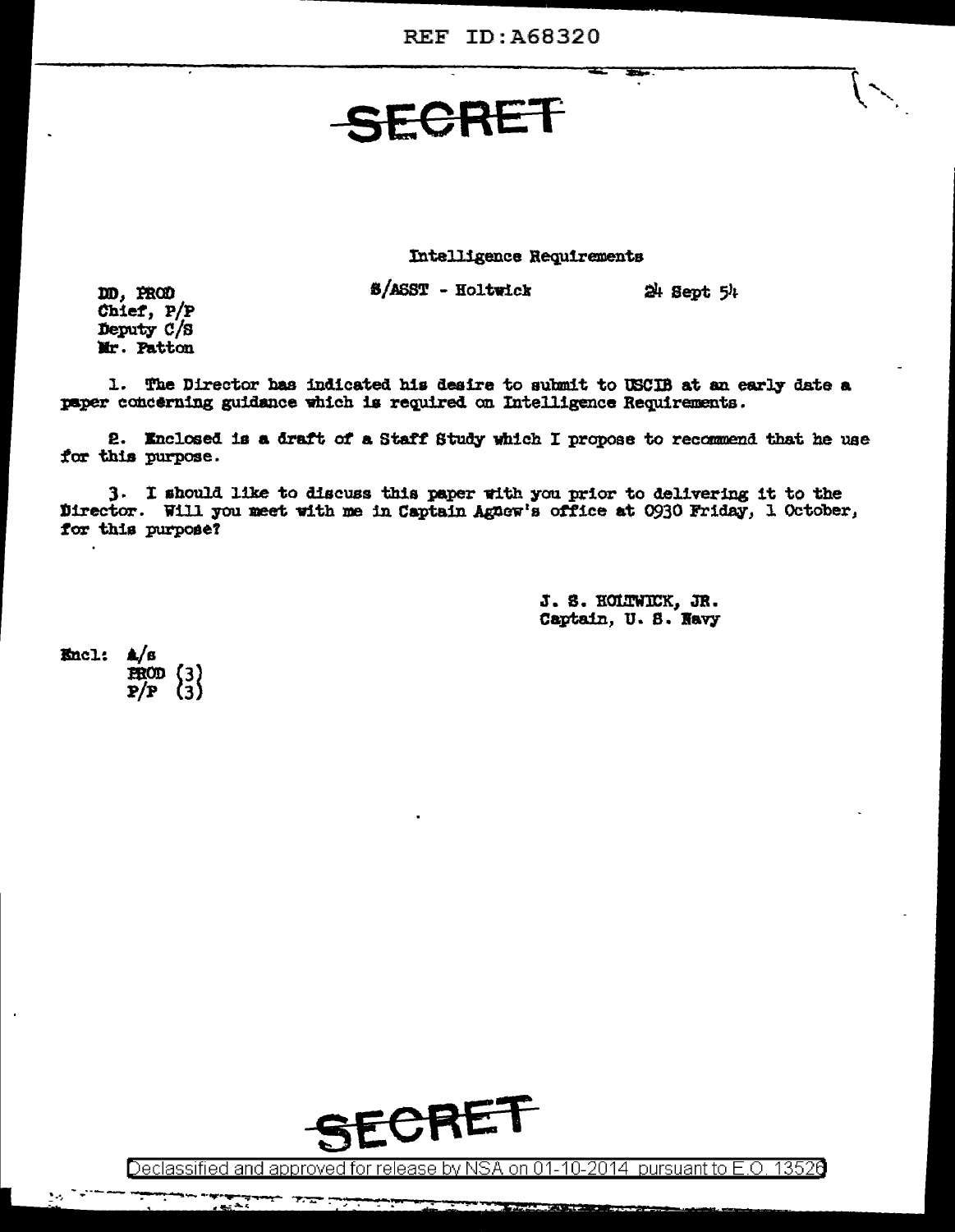**DRANT** 

**DRAFT** 

ċ.

### **SECRET**

#### SELANT STUDY

#### **PROBLEM**

To determine the form and manner in which the requirements of Intelligence for information from COMINT sources should be presented to the COMINT-producing organization.

#### FACTS AND DISCUSSION

See Appendices A and B.

#### CONCLUSIONS

1. Intelligence requirements for information from COMINT sources must be stated in such a form that:

a. Kach is readily and accurately translatable into COMINT terms of raference. (Appendix B, TAB B)

b. Whach can be categorized in terms of the type of intelligence the information specified might produce. (Appendix A, para. 7)

2. In order properly to apportion COMINT resources and affort, the Director, MSA, requires guidance which will permit the potential value of any one category of requirements to be weighed against that of any other category.

3. In addition to the general guidance specified above, specific fay-to-day guidance at the working level is desirable for each category of intelligence information requirements; and should be provided by the organization having primary interest in that category.

#### ENCOMMENDATIONS

1. That USCIB note and approve the Conclusions.

2. That USCIB direct the implementation of the actions indicated therein.

SECRET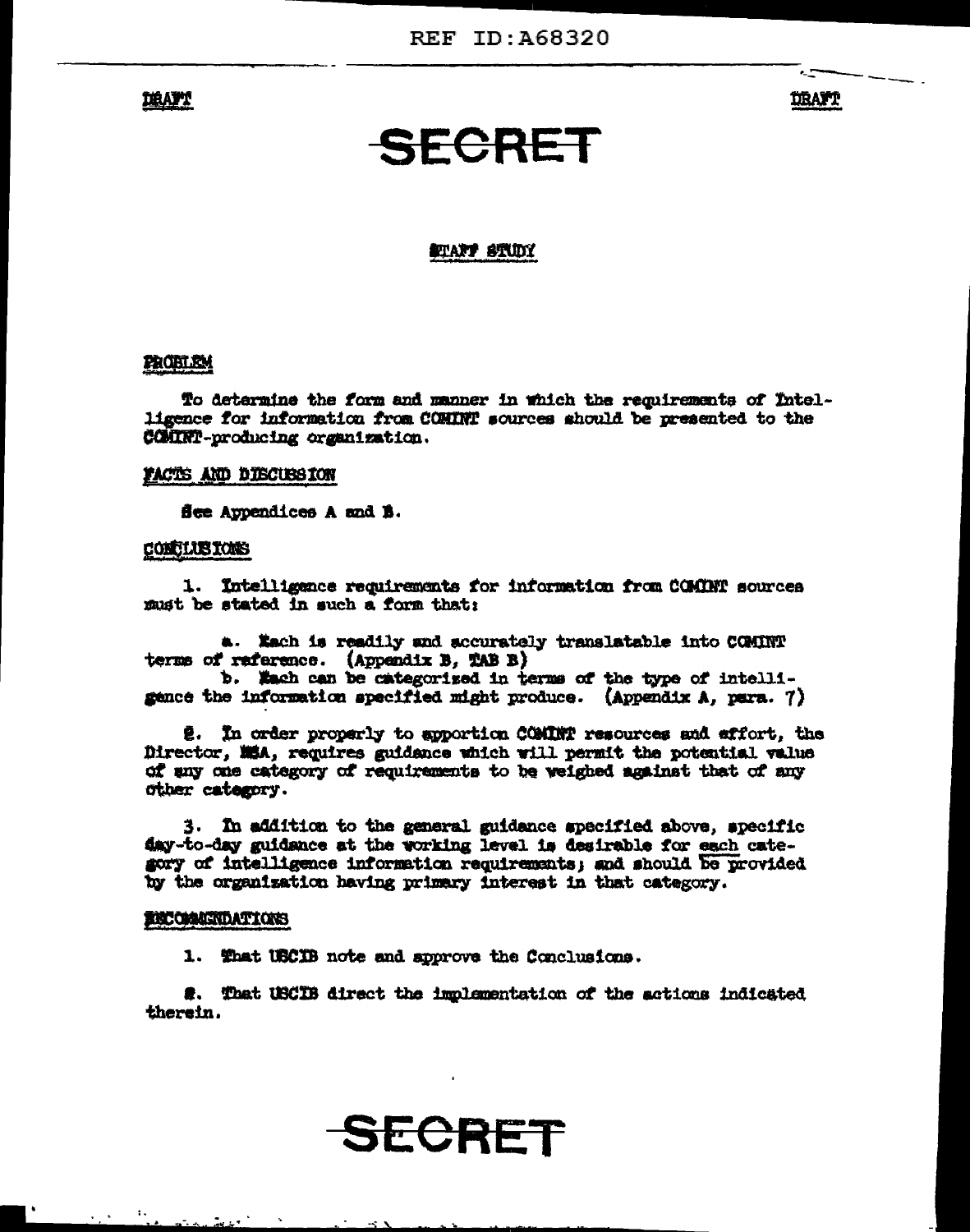

#### DRAFT

DRAFT

ã.

#### APPENDIX A

#### **PACTS AND DISCUS ION**

#### (Additional Facts and Discussion in Appendix B)

#### CONCLUSIONS

1. In order to control COMINT operations effectively, and to apportion COMINT-producing resources properly, the Director, NSA, requires guidance from the Intelligence community on its requirements for information from COMINT sources.

2. This guidance must be in such a form that it is readily and accurately translatable into COMINT terms of reference (TAB B).

3. This guidance must further be in a form that will permit the relative potential value of any one category of requirements to be weighed against that of any other category.

 $h_{\bullet}$  Given guidance in this form, it is the responsibility of the Director, NSA, to:

4. Translate it into COMINT terms of reference.

b. Determine which segments of the COMINT potential would, if exploited, produce each category of information required.

#. Determine the relative cost, in terms of resources and effort, of exploiting each segment.

d. Weigh the relative cost of exploitation against the relative value of expected end-product as expressed by the Intelligence community.

#. Determine which segments of the COMINT potential must be exploited, and to what extent, in order to fulfil the requirements of the COMINT organization for maintaining technical continuity and readiness to exploit segments of the COMINT potential which might in the future require exploitation,

f. Deside what proportion of total COMINT resources and effort is to be devoted to meeting  $(1)$  the Intelligence requirements and  $(2)$  the COMINT technical requirements.

R. Decide what proportion of total COHINT resources and effort is to be devoted to exploitation of each segment of the COMINT potential in order to matisfy these requirements,

h. Allocate specific units of resources to specific efforts on specific segments.

SECRET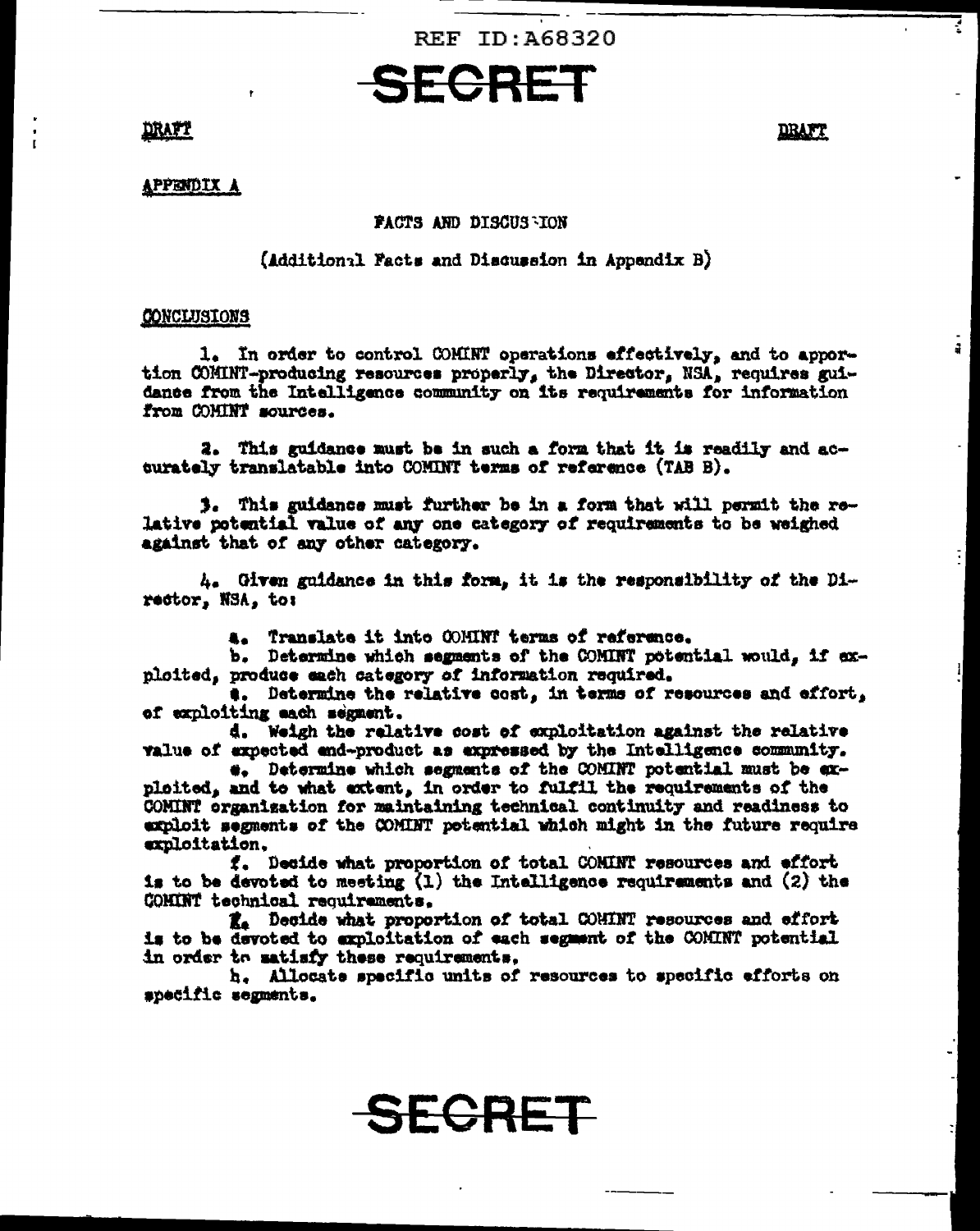# SECRET

5. The division between segments of the resources and effort devoted to satisfaction of Intelligence requirements should be subject to review and revision by the Intelligence community, which should designate the body and the mechanism by which its opinion and desires can be conveved to the Director. NSA.

6. Actions taken by the Director, NSA, in carrying out all other responsibilities listed in para.  $4$ , are subject to review only by the USCIB, and to revision only as provided in RECID No. 9.

7. Intelligence information requirements can be properly evaluated and weighted if they are subdivided into at least five broad categories:

a. Information on ACTIONS (military, political, economic) being taken by Soviet (USSR and allied nations) governments.

b. Information on FREPARATIONS for action being made by Soviet governmenta.

c. Information on CAPABILITIES of Soviet governments to carry out actions which are potential subsequences of noted ACTIONS "PREPARATIONS.

d. Information on NEACTIONS of non-Soviet governments to Soviet setions, preparations or threats of action.

#. Information on disposition, deployment, posture, or state of readiness of units of Soviet military and industrial forces.

8. As a minimum requirement to meet the criteris set forth in paras. 2 and 3 above, the Intelligence community should:

a. Segregate Information Requirements placed on the Director. XSA, into the five categories dafined in para. 7 above.

b. Indicate to the Director, MSA, initially and periodically thereafter, the relative value to it which information in each of the five categories listed would have.

9. It would be desirable, further to meet the criteria, to subdivide each of the categories listed into subcategories compatible with COMINT terms of reference, and to assign relative weights of value to each of these subcategories.

10. The current MRL does not adequately meet the stated criteria.

11. It would be desirable for the Intelligence community to re-examine its arrangements for consumer representation in close proximity to COMINT production facilities, to insure that adequate responsiveness to day-to-day fluctuations in specific information requirements was provided for all categories. Requirements of the NRC of the Watch Committee do not now have direct local NSA represenatation.

#### **film memory**

-Tt is recommended that the them.

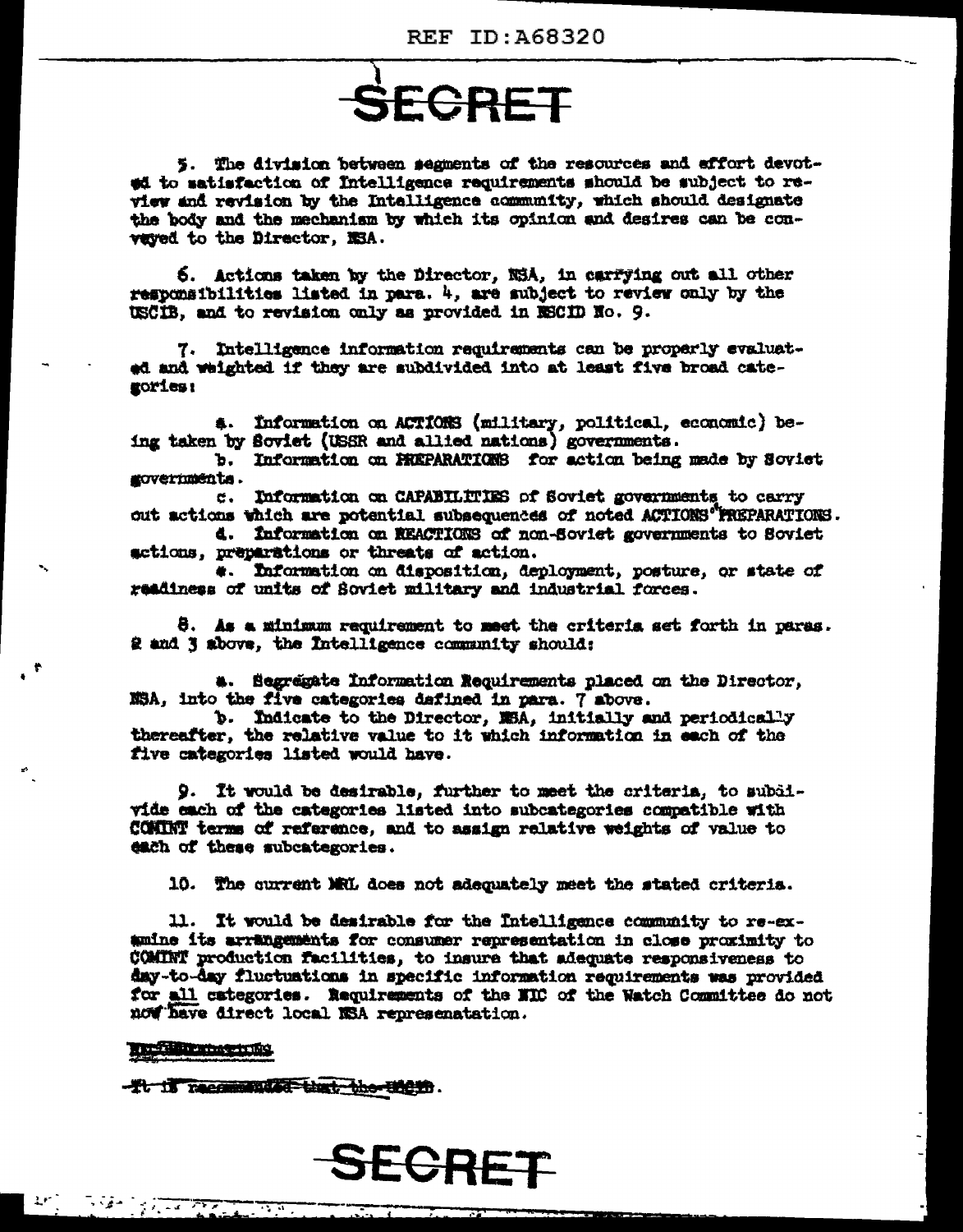#### CONDUCT OF COMINT OPERATIONS

1. The conduct of COMINT operations may be considered as being performed in the consecutive phases listed below:

(a) Determining what novi-U.S. communications links exist. and identifying them.

(b) Selecting the target: deciding which communications links are to be subjected to COMINT attack.

(c) Controlling coverage: deciding which collection facilities are to be used, at what times, and for how long, in order to obtain records of the telecommunication transmissions which may occur on the chosen links.

(d) Collecting these records, by intercept or other means.

 $(e)$  Controlling processing: determining  $(1)$  what processing functions must be performed in order to extract information from the collected records; and (2) where these functions can best be performed in order that information derived thereby can be most promptly delivered to the consumer to whom it is of greatest interest.

(f) Controlling transportation: deciding the form and manner in Which collected records are to be sent, and the route which they are to travel. from collection point to processing point(s).

(g) Transporting records to chosen destinations.

(h) Applying processing techniques as necessary in order to extract or make intelligible the factual information contained in or conveyad by the transmissions concerned.

(i) Controlling out-put: selecting those items of factual information which are significant (or most important) in providing intelligence.

(j) Collating and interpreting selected facts in order to produce an item of intelligence information.

(k) Controlling distribution: deciding which consumers are to receive the items; by what means; and in what form.

(1) Publishing and distributing the item to chosen recipients.

**TAB A**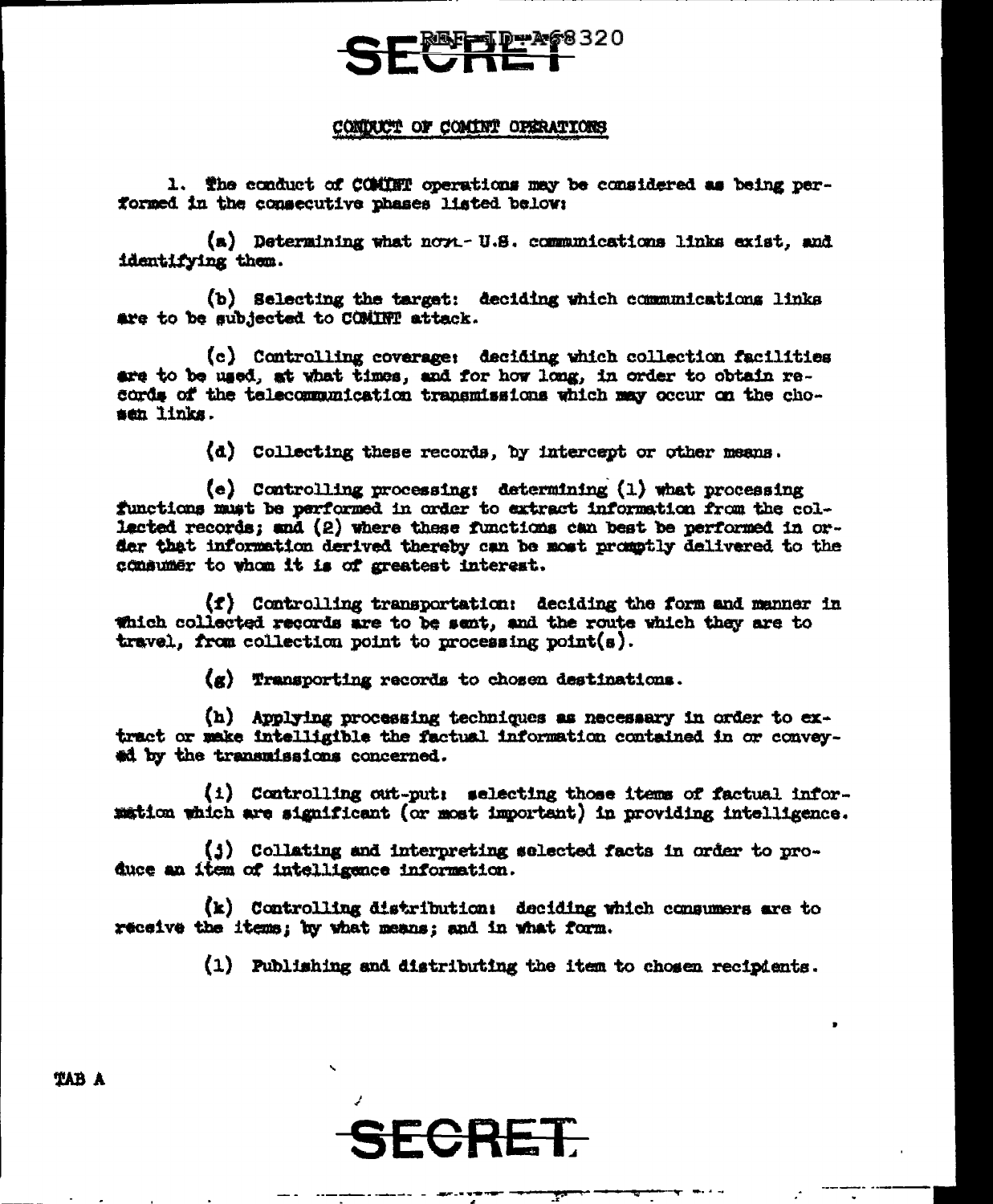REF-TD:A68320-

### SECRET

 $EO.3.3(h)(2)$ PL 86-36/50 USC 3605

 $\ddot{z}$ 

#### CONTRY TERMS OF REFERENCE

1. Regardless of the form in which guidance is received, the ultimete form in which it will be used will be in COMINT terms of refermee.

2. The primary COMINT terms to which allocation of effort or resources are referred are those which define links; groups of links which collectively form a "case"; and groups of "cases" which collectively form a "problem", which can be expressed by one trigraph in the **TTA CASE-**BOOK notation. A group of "problems" (one or more, depending upon the country involved) form an "objective" in terms of the MSA Operations Analveis Task Index.

3. The primary COMBY terms mentioned above are used in allocation of collection activities, traffic analysis effort, and to a certain extent, fusion affort, and in control of the reporting affort. It will be noted that the tarminology is based first on a "national" (geo-political) breakdown; secondarily upon a breakdown by organisations (departments) within nations: and, in the case of Russia and Communist China, subdivision of the secondary categories by areas or other entities.

4. Secondary COMINT terms of reference, used in allocation and control of the other processing effort, are based on "types" of communications which may occur on links studied. The "type" is determined by the degree of security protection (or lack thereof) given to messages transmitted. It will be noted that this is fairly accurately translatable into terms of the security classification given to the textual content of the messages involved; this in turn affords a rough measure of what the sender believes would be the value to an opponent (in this case, the US/intelligence community) of the information contained in the text of the message. The "task" breakdown of objectives in the Operations Analysis Task Index is in consonance with this secondary COMBT terminology.

5. In the final analysis then, allocation of COMINT resources must be referred to the same terms used in COMINT operations. This means that resources must be apportioned between segments. each segment being composed of one "type" of communications occurring on a group of related 'links". The latter may be considered in any grouping which is most convenient and workable: as individual links, or "cases", or "problems", or "objectives".

SECRET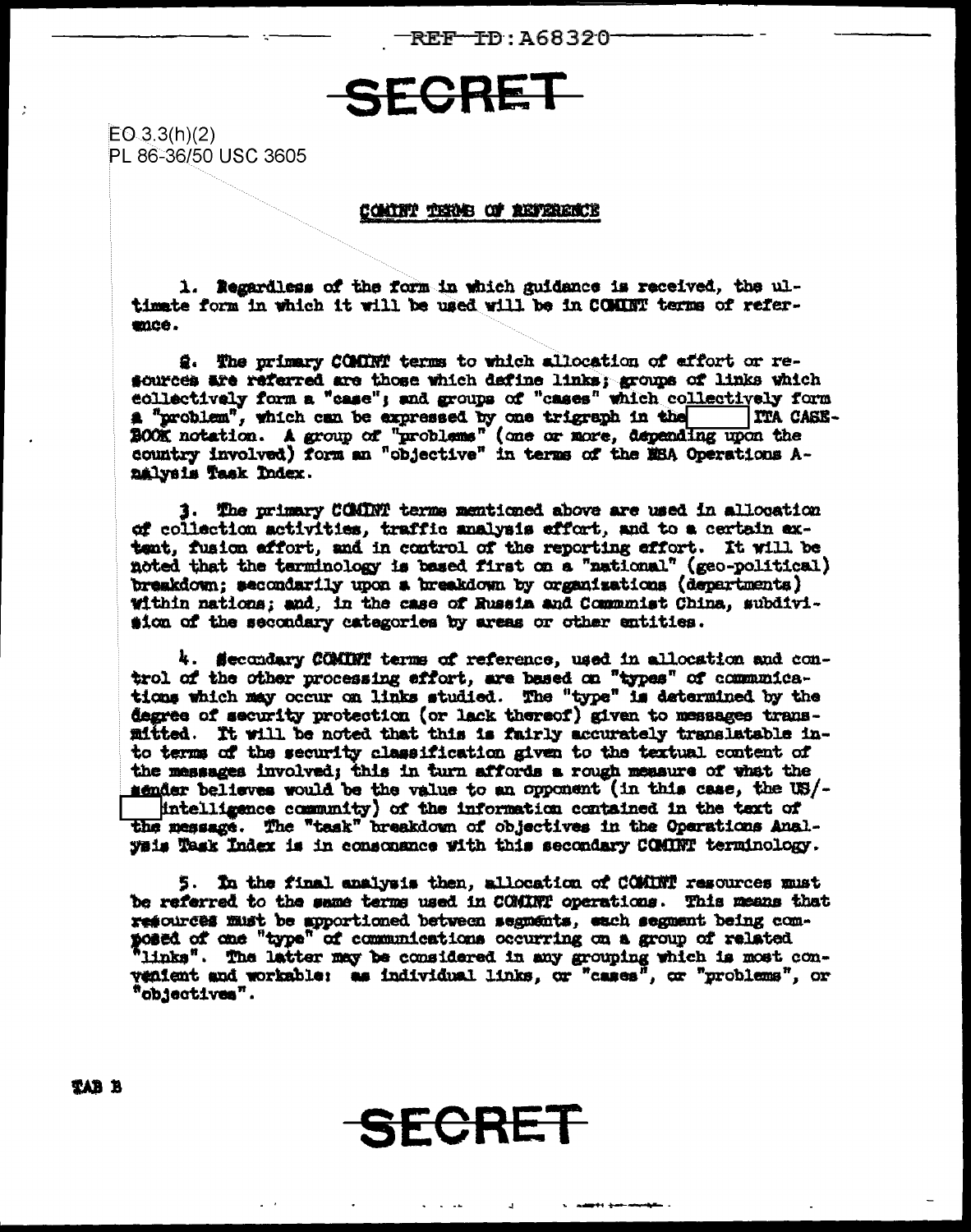## FCRET

### INFORMATION REQUIREMENTS

1. The criteria which must be met by cay form of presentation of resuirements are:

(a) Requirements must be readily translatable into. COMINT terms of reference, i.e., segments of the COMINT potential.

(b) The form must permit quantiative comparison between the importance or value of the satisfaction of one requirement and that of another.

2. Although the intelligence community desires information which will reveal the intentions, capabilities, and disposition and amount of resources of about 90 foreign nations, the following listed factors will facilitate meeting the criteria specified, in drawing up requirements:

(a) Certain of this information, on certain nations, is vital to national security, and should therefore be of primary, and equal, concern to all consumers, whether they be departments and agencies, or commands.

(b) The remainder of this information, on different nations, and on different organisations within each nation, varies in interest and value between different consumers. It becomes of primary importance to the interested consumer only after battle is joined; and his ability to utilize it is contingent upon the degree to which the intelligence community as a whole has received the information categorized in (a) above.

(c) Within both categories, information on some of the 90 foreign nations is more valuable than the same type of information on others, and

(d) It is much more readily obtainable by non-COMINT means on some of the 90 than on others.

Foremost on any list of U.S. intelligence requirements in infor-

thich we might have hope of reading while it was still timely.

**TAB C** 

 $\mathbf{r}$ 

 $EO 3.3(h)(2)$ PL 86-36/50 USC 3605

SECRET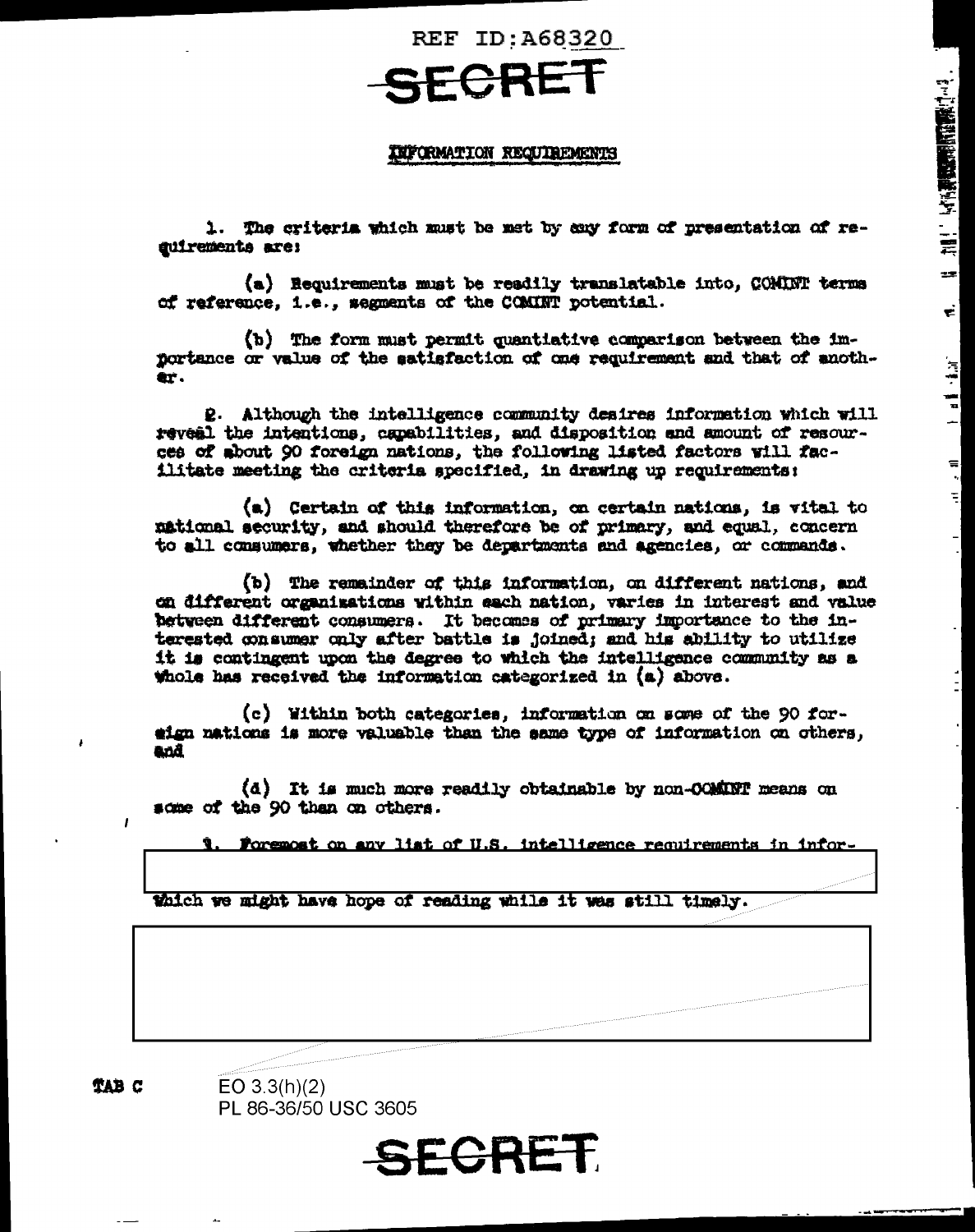PL 86-36/50 USC 3605  $EO 3.3(h)(2)$ 

5. A secondary requirement is for a type of information which will facilitate evaluation of the first, i.e. will help to deduce what intent motivated the action or preparations noted. Eroadly, this information concerns the capabilities of the Soviet and Satellite nations to carry out any course of action which is a potential subsequence of the actions or preparations observed.

6. Third in importance smong intelligence requirements are two categories of information, quite different in nature. Neither category can, as a whole, be given priority over the whole, or parts, of the other, Each must be broken down into sub-categories in order to establish relative importance ratings with respect to each other. One of these cate-

7. The other category consists of what might be termed tactical intelligence. It is intelligence information (on both military and industrial forces) vital to the conduct of military operations. In war time it would probably be given first priority. In a non-shooting war period, however, it is clearly lower on the priority ladder than that described in paras.  $\rlap{\hspace{0.1em}\raisebox{0.2em}{\scriptsize$}}\mathit{4}$ and  $f$  above, and to certain of that delineated in para.  $\delta$ . This is clearly demonstrable by assuming that we devote all COMBHT operations to derivation of this type of information, and none to the others hereinbefore mentioned. Thus, it might be possible to furnish the Comdr. FEAF with complete information on the GB, names, weights, and laundry numbers of pilots, and mechanical and navigational ability of planes and crews of the Soviet air force opposing him on the Asiatic Frontier. Unless, however, information was available to alert him that these were preparing to go into action against him, this information would be primarily of historic interest - the FEAF might know exactly who clobbered them, and with precisely what, for what small satisfaction that would be to any survivors.

8. Information requirements have thus been sub-divided into five broad categories:

Information on:

Any presentation to NSA of information requirements by the intelligence sommunity should be, at a minimum, broken down primarily into these categories. Furthermore, USCIB should, at a minimum, advise the Director of the relative weight or importance to be accorded to each of these five categories.

ECRET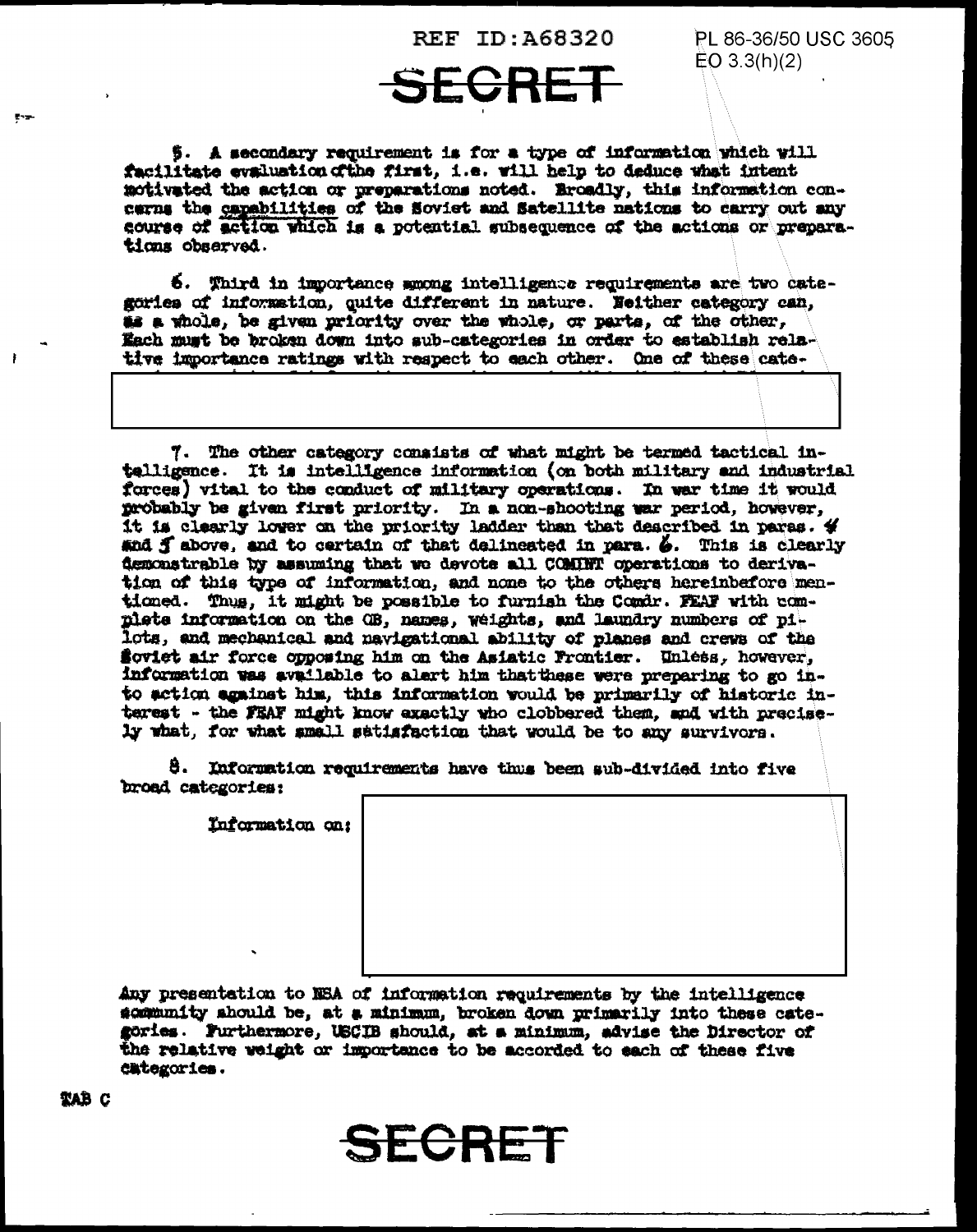9. A further breakdown of each category is desirable as an aid to allocating NBA (and supporting) resources. Sub-categories of relative importance within each basic category should be established to the maximum extent which USCIB and its INICOM might find feasible. This is particularly important in the two categories mentioned in paras. 6 and 7: Reactions of non-Soviet nations, and tactical intelligence.

REF ID: A68320

سوالي والمنابذ

10. The general guidance on requirements supplied by USCIB and its INTCON, memtioned in TAB C, must be supplemented to , sertain degree by apecific guidance from the intelligence consumers. At present, this type of guidance is provided primarily for infromation requirements in the tactical intelligence eategory, and by persons who are primarily concerned with that type of information. The working arrangements and close colla-boration between consumers and producers in this field are badly deficient in the categories of Soviet bloc national actions, preparations, and capabilities. In view of the importance of these, there should be closer work-<br>ing liaison between PROD and direct representatives of those groups concerned with national indications -- the IAC, Watch Committee, and National Indications Center.

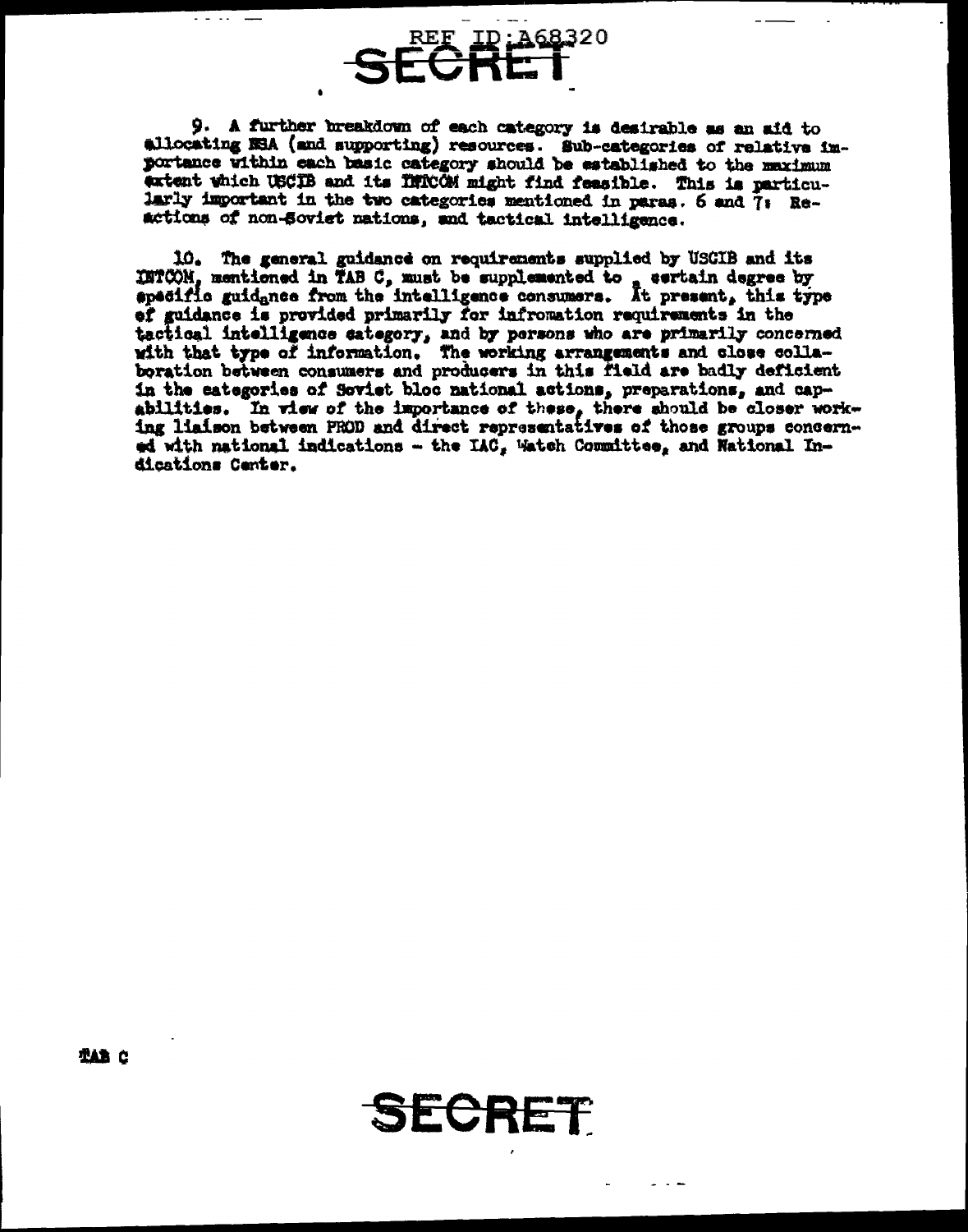SECRE

#### ALLOCATION OF EFFORT

1. Resources must be allocated to each segment of the COMINT potential in proportion to the relative amount of importance or value of that segment to the COMINT affort as a whole. This requires that such segments not only be arranged in priority order, but that each be weighted, i.e. compared, in amount of importance, with one another.

2. Except for technical information, the amount of importance or value of each segment depends upon the value to the intelligence community of the information which could be produced from it.

3. Allocation of effort to any such segment must be conditioned and influenced by consideration of two factors; the value of the information which could be produced; and the cost of producing it. Practically, this cost would be expressed in terms of resources and effort: the percentage of the svailable whole of each which would have to be utilized in order to produce all, or any part, of the information derivable from that segment.

4. The weighting and categorization described in TAB C is but the initial step, of course, in allocating resources. WHA must analize each weighted information requirement received to determine: (a) What case or cases (group of links) would be the most probably source of traffic which would produce this information, (b) what type of processing (i.e. reading plain text; T/A; studying groups of Type II massages; recovering lower grade cryptosystems and reading messages sent in them; solving higher grade. gyätems and reading messages encrypted therein) would be required to extract the information from this traffic. (c) How much of this information might be expected to be derived from each type of processing (see above) performed on this traffic. (d) What would be the cost of collecting this traffic and performing each type of processing on it - in terms of coverage hours per day, volume of groups to be transmitted electrically and messages to be transported by courier, per day; number of procesging man-hours and machine hours per day required for non-cryptanalytic aspects of processing; and the probable total number of cryptanalytic mandays and machine hours which would be required for solution of the cryptosystems involved.

5. Since there will be few instances in which cases, and types of traffic-processing within them, are neatly congruent with any given inforwation requirement, one other factor must be considered before NSA decides on allocations. That is - what other information requirement(s) might also be partially satisfied by any type of processing parformed on the traffic from this case, or group of cases? After determining the extent to thich each such other requirement might be satisfied, the relative importance of that requirement must be introduced as a factor which will enable the relative value of attacking that case to be assessed, and compared with the cost of such attack.